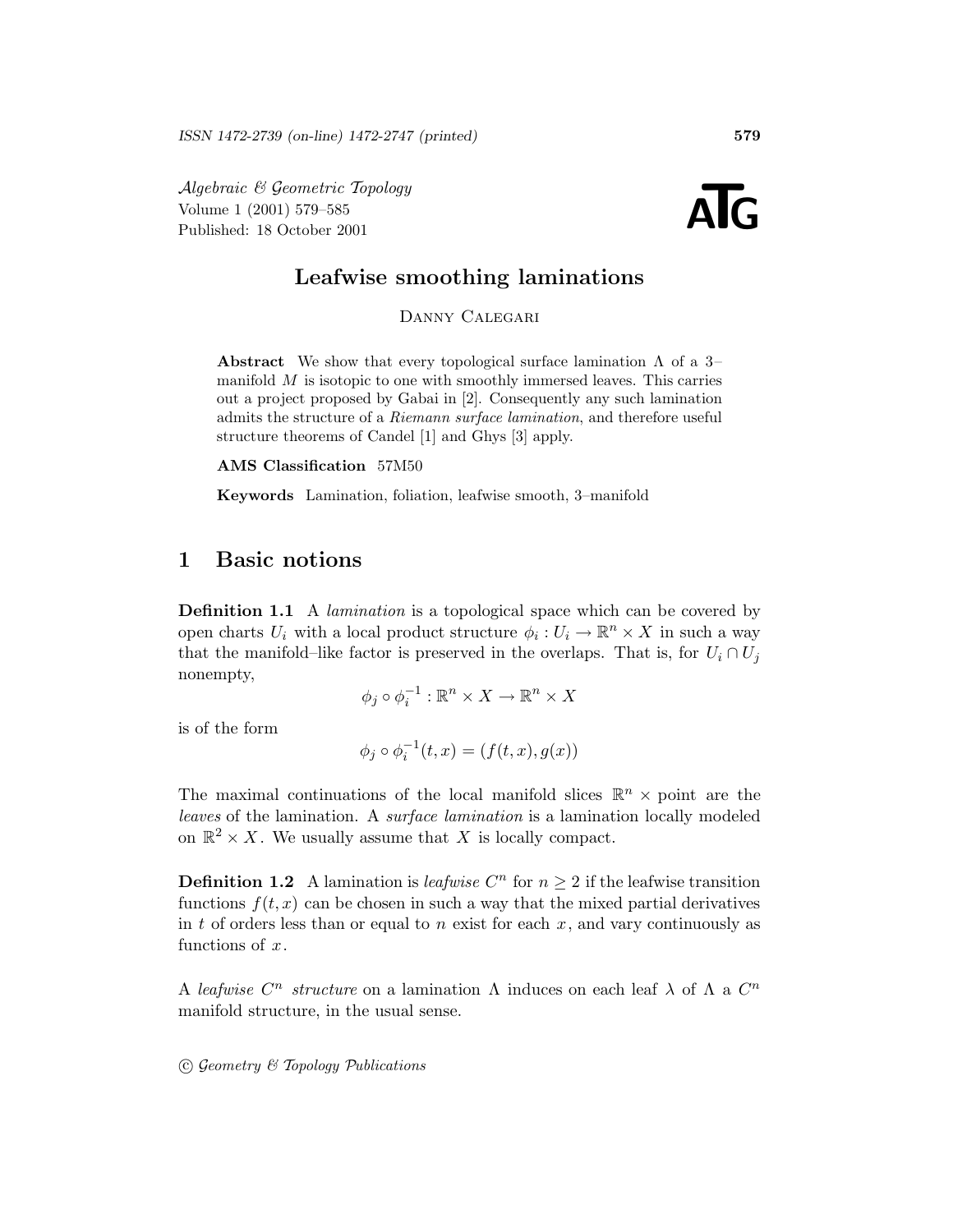**Definition 1.3** An embedding of a leafwise  $C^n$  lamination  $i : \Lambda \to M$  into a manifold M is an  $C^n$  immersion if, for some  $C^n$  structure on M, for each leaf  $\lambda$  of  $\Lambda$  the embedding  $\lambda \to M$  is  $C^n$ .

Note that if  $i : \Lambda \to M$  is an embedding with the property that the image of each leaf  $i(\lambda)$  is locally a  $C^n$  submanifold, and these local submanifolds vary continuously in the  $C^n$  topology, then there is a unique leafwise  $C^n$  structure on  $\Lambda$  for which i is a  $C^n$  immersion.

A foliation of a manifold is an example of a lamination. For a foliation to be leafwise  $C^n$  is a priori weaker than to ask for it to be  $C^n$  immersed.

**Example 1.4** Let M be a manifold which is not stably smoothable, and N a compact smooth manifold. Then  $M \times N$  has the structure of a leafwise smooth foliation (by parallel copies of N), but there is no smooth structure on  $M \times N$ for which the embedding of the foliation is a smooth immersion, since there is no smooth structure on  $M \times N$  at all.

**Remark 1.5** For readers unfamiliar with the notion, the "tangent bundle" of a topological manifold (i.e. a regular neighborhood of the diagonal in  $M \times M$ ) is stably (in the sense of  $K$ –theory) classified by a homotopy class of maps  $f: M \to BTOP$  for a certain topological space  $BTOP$ . There is a fibration  $p : BO \to BTOP$ , and the problem of lifting f to  $f : M \to BO$  such that  $pf = f$  represents an obstruction to finding a smooth structure on M. For N smooth as above, the composition

 $M \to M \times \text{point} \subset M \times N \to BTOP$ 

is homotopic to f, and therefore no lifting of the structure exists on  $M \times N$  if none existed on  $M$ . For a reference, see [4], or the very readable [6].

With notation as above, the tangential quality of  $\mathcal F$  is controlled by the quality of  $f(\cdot, x)$  for each fixed x, for f the first component of a transition function. For sufficiently large k and  $n - k$  questions of ambiently smoothing *foliated* manifolds come down to obstruction theory and classical surgery theory, as for example in [4]. But in low dimensions, the situation is more elementary and more hands–on.

# **2 Some** 3**–manifold topology**

Let M be a topological 3–manifold. It is a classical theorem of Moise (see [5]) that M admits a PL or smooth structure, unique up to conjugacy.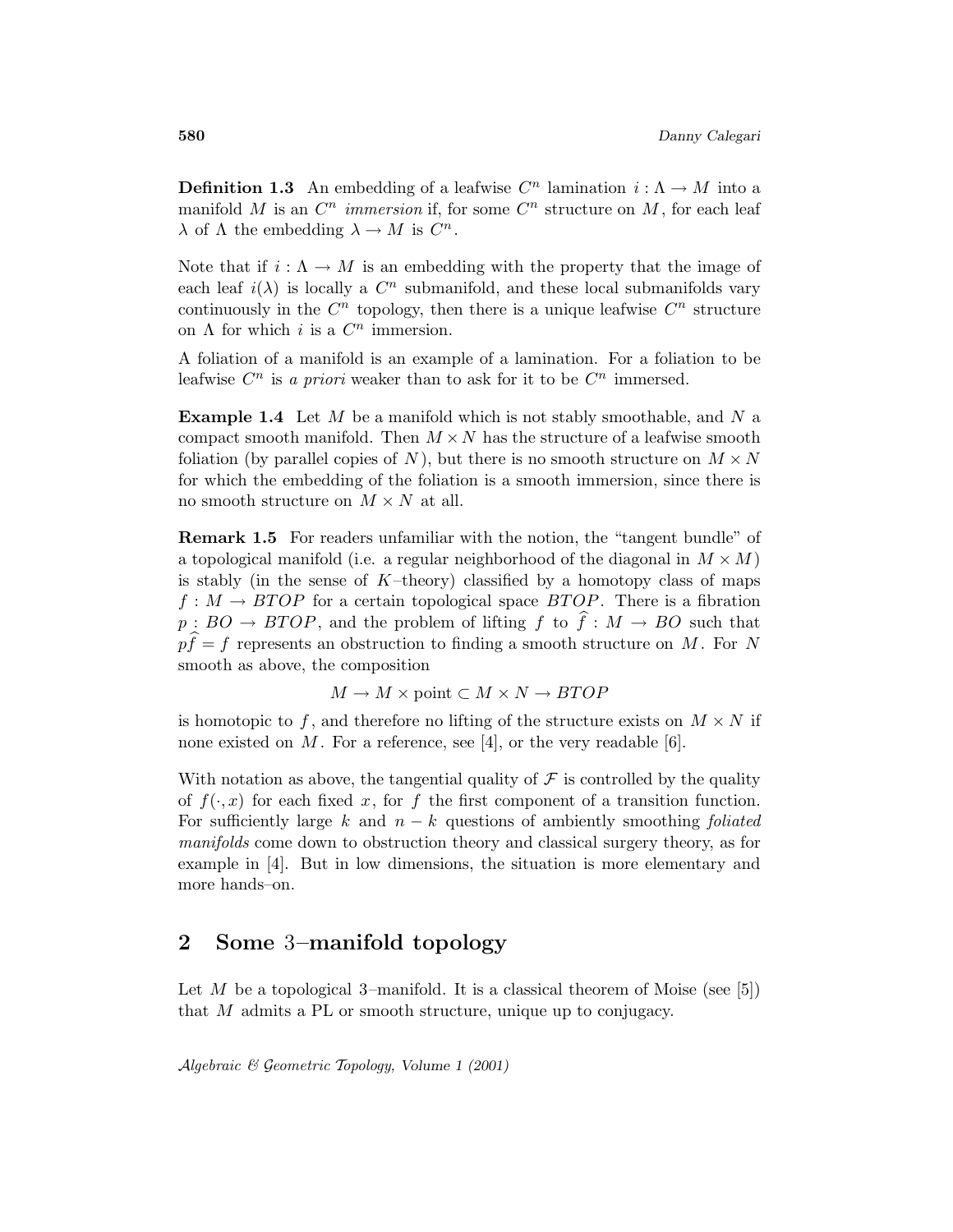**Lemma 2.1** *Let*  $\Sigma$  *be a topological surface. Let*  $S_j^1$  *be a countable collection of circles, and let*  $\Phi: \coprod_j S_j^1 \times I \to \Sigma$  *be a map with the following properties:* 

- (1) *For each*  $t \in I$ ,  $\Phi(\cdot, t) : S_j^1 \to \Sigma$  *is an embedding.*
- (2) For each  $t \in I$  and each pair j, k the intersection

 $\Phi(S_j^1,t) \cap \Phi(S_k^1,t)$ 

*is finite, and its cardinality is constant as a function of* t *away from finitely many values.*

(3) *For every compact subset*  $K \subset \Sigma$  *the set of j for which*  $\Phi(S_j^1, t) \cap K$  *is nonempty for some* t *is finite.*

*Then there is a PL (resp. smooth) structure on*  $\Sigma \times I$  *such that the graph of each map*  $\Gamma_j(\Phi) : S_j^1 \times I \to \Sigma \times I$  *is PL (resp. smooth).* 

Here the graph  $\Gamma_j(\Phi)$  of  $\Phi$  is the function  $\Gamma_j(\Phi) : S_j^1 \times I \to \Sigma \times I$  defined by

$$
\Gamma_j(\Phi)(\theta, t) = (\Phi(\theta), t)
$$

**Proof** The conditions imply that the image of  $\prod_j S_j^1$  in  $\Sigma$  for a fixed t is topologically a locally finite graph. Such a structure in a 2 manifold is locally flat, and the combinatorics of any finite subgraph is locally constant away from isolated values of t. It is therefore straightforward to construct a PL (resp. smooth) structure on a collar neighborhood of the image of  $\coprod_j S_j^1 \times I$  in  $\Sigma \times I$ . This can be extended canonically to a PL (resp. smooth) structure on  $\Sigma \times I$ , by the relative version of Moise's theorem (see [5]).  $\Box$ 

**Lemma 2.2** *Let*  $\Phi : S_j^1 \times I \to \Sigma$  *satisfy the conditions of lemma 2.1.* Let  $\Psi_0: S^1 \to \Sigma$  and  $\Psi_1: S^1 \to \Sigma$  be homotopic embeddings such that  $\Psi_0(S^1)$ *intersects finitely many circles in*  $\Phi(\cdot, 0)$  *in finitely many points, and similarly for*  $\Psi_1(S^1)$ *. Then there is a map*  $\Psi: S^1 \times I \to \Sigma$  *which is a homotopy between*  $\Psi_0$  *and*  $\Psi_1$  *so that* 

$$
\Phi \cup \Psi:\Bigl(\coprod_i S^1_i \coprod S^1\Bigr)\times I \to \Sigma
$$

*satisfies the conditions of lemma 2.1.*

**Proof** Since the combinatorics of the image of  $\Phi$  is locally finite, and since the image of  $\Psi$  is bounded, it suffices to treat the case when  $\Phi$  is constant as a function of t.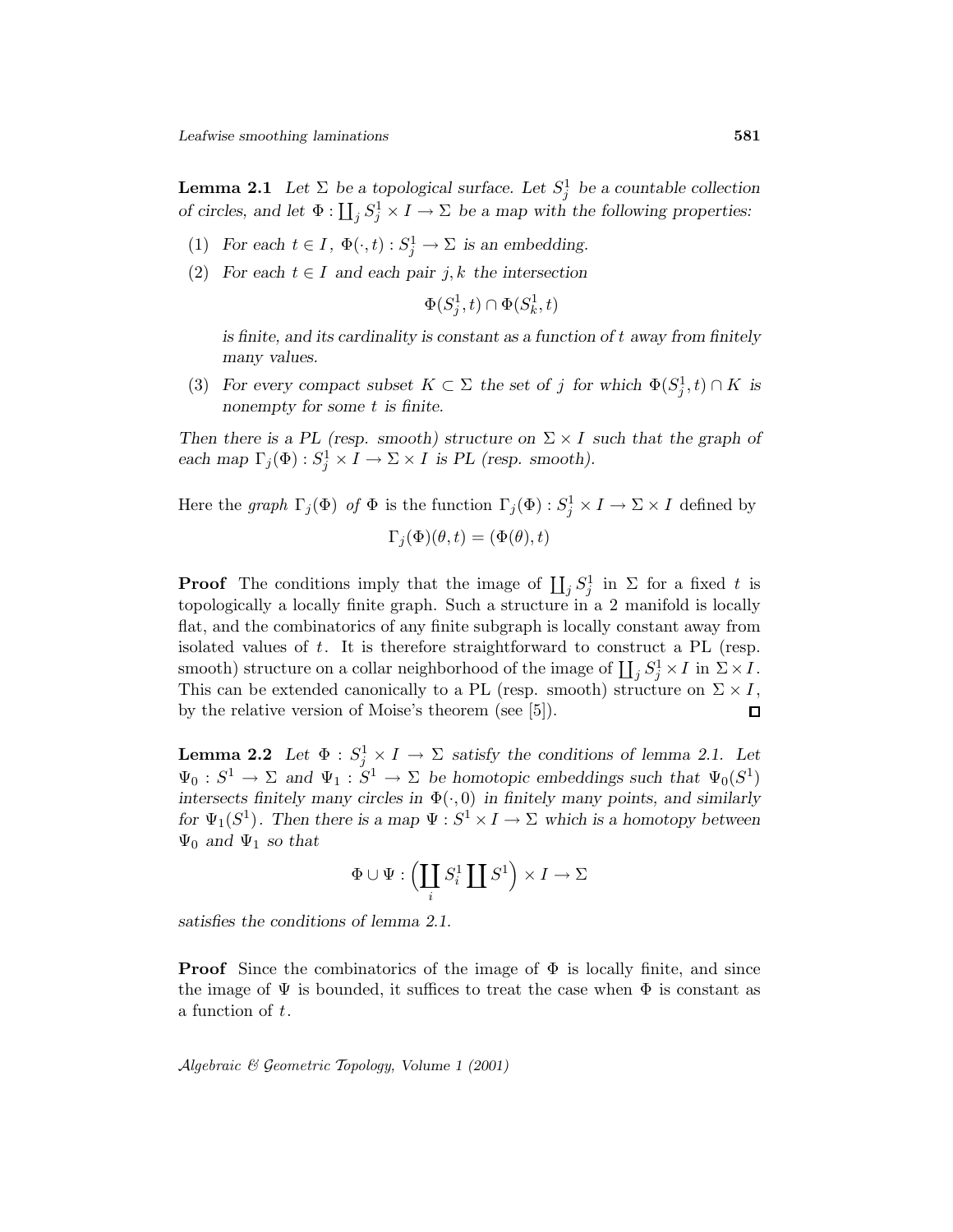Choose a PL structure on  $\Sigma$  for which the image of  $\Phi(\cdot,0)$  and  $\Psi_0$  are polygonal. Then produce a polygonal homotopy from  $\Psi_0$  (with respect to this polygonal structure) to a new polygonal  $\Psi'_0$  such that  $\Psi'_0(S^1)$  and  $\Psi_1(S^1)$  intersect the image of  $\Phi(\cdot, t)$  in a finite set of points in the same combinatorial configuration. Then  $\Psi'_0$  is isotopic to  $\Psi_1$  rel. its intersection with the image of  $\Phi(\cdot, t)$ .  $\Box$ 

### **3 Surface laminations of** 3**–manifolds**

**Definition 3.1** Let  $\mathcal F$  be a codimension one foliation of a 3–manifold  $M$ . A snake in M is an embedding  $\phi : D^2 \times I \to M$  where  $D^2$  denotes the open unit disk, and  $I$  the open unit interval, which extends to an embedding of the closure of  $D^2 \times I$ , in such a way that each horizontal disk gets mapped into a leaf  $\lambda$  of F. That is,  $\phi : D^2 \times t \to \lambda$ .

The terminology suggests that we are typically interested in snakes which are reasonably small and thin in the leafwise direction, and possibly large in the transverse direction.

A collection of snakes in a foliated manifold intersect a leaf  $\lambda$  of  $\mathcal F$  in a locally finite collection of open disks. For a snake S, let  $\partial_v\overline{S}$  denote the "vertical boundary" of the closed ball  $\overline{S}$ ; this is topologically an embedded closed cylinder transverse to  $\mathcal F$ , intersecting each leaf in an inessential circle.

We say that an open cover of  $M$  by finitely many snakes  $S_i$  is combinatorially tame if the embeddings  $\partial_v \overline{S_i} \to M$  are locally of the form described in lemma 2.1.

Note that the induced pattern on each leaf  $\lambda$  of  $\mathcal F$  of the circles  $\partial_v \overline{S_i} \cap \lambda$  is topologically conjugate to the transverse intersection of a locally finite collection of polygons.

**Lemma 3.2** *A codimension one foliation* F *of a closed* 3*–manifold* M *admits a combinatorially tame open cover by finitely many snakes.*

**Proof** Since M is compact, any cover by snakes contains a finite subcover; any such cover induces a locally finite cover of each leaf. We prove the lemma by induction.

Let  $S_i$  be a collection of snakes in M which is combinatorially tame. Let  $C_i = \partial_v \overline{S_i}$  be their vertical boundaries, and let S be another snake with vertical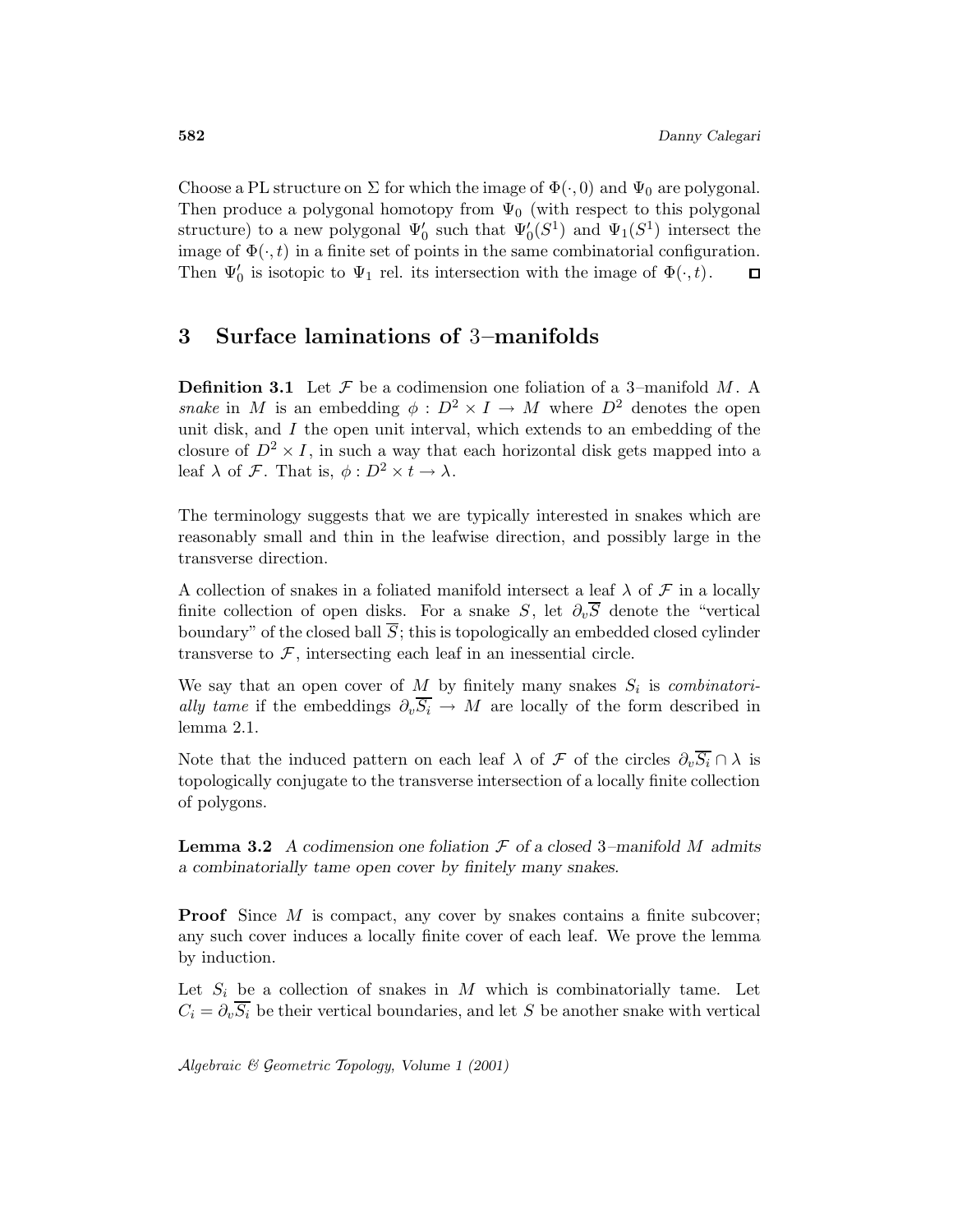boundary C. We will show that there is a snake  $S'$  containing S such that the collection  $\{S_i\} \cup \{S'\}$  is combinatorially tame.

Let  $\lambda_t$  for  $t \in I$  parameterize the foliation of  $\overline{S}$ . Let  $E_i(t)$  denote the pattern of circles  $C_i \cap \lambda_t$  in a neighborhood of  $E(t) = C \cap \lambda_t$ . By hypothesis, the  $C_i$ can be thought of as polygons with respect to a PL structure on  $\lambda_t$ . Then  $E(t)$ can be *straightened* to a polygon  $E(t)$  in general position with respect to the  $E_i(t)$  in a small neighborhood, where the interior of the region in  $\lambda_t$  bounded by  $E(t)$ ' contains  $E(t)$ . If  $\lambda_t$  does not intersect the horizontal boundary of any  $\overline{S_i}$ , then the combinatorial pattern of intersections of the  $E_i(t)$  is locally generic — i.e. the pattern might change, but it changes by the graph of a generic PL isotopy, by lemma 2.1.

It follows that we can extend the straightening of  $E(t)$  to  $E(t)$ <sup>'</sup> for some collar neighborhood of  $t = 0$ . In general, a straightening of  $E(t)$  to  $E(t)$ <sup>'</sup> can be extended in the positive direction until a  $t_0$  which contains some lower horizontal boundary of an  $\overline{S_i}$ . The straightening can be extended past an upper horizontal boundary of an  $\overline{S_i}$  without any problems, since the combinatorial pattern of intersections becomes simpler: circles disappear.

The straightening of  $E(t)$  over all t can be done by welding straightenings centered at the finitely many values of t which contain horizontal boundary of some  $\overline{S_i}$ . Call these critical values  $t_i$ . So we can produce a finite collection of straightenings  $E(t) \to E(t)$ <sup>'</sup> each valid on the open interval  $t \in (t_{j-1}, t_{j+1})$ . To weld these straightenings together at intermediate values  $s_j$  where  $t_j$  <  $s_j < t_{j+1}$ , we insert a PL isotopy from  $E(s_j)'_j$  to  $E(s_j)'_{j+1}$  in a little collar neighborhood of  $s_i$ , by appealing to lemma 2.2. So these welded straightenings give a straightening of  $E(t)$  for all  $t \in I$ , and they bound a snake S' with the requisite properties.

To prove the lemma, cover M with finitely many snakes  $S_i$ , and apply the induction step to straighten  $S_j$  while fixing  $S_k$  with  $k < j$ . Since snakes can be straightened by an arbitrarily small (in the  $C^0$  topology) homotopy, the union of straightened snakes can also be made to cover  $M$ , and we are done.  $\Box$ 

**Lemma 3.3** Let M be a 3-manifold, and  $\mathcal F$  a foliation of M by surfaces. Then F is isotopic to a foliation such that all leaves are PL or smoothly im*mersed, and the images of leaves vary locally continuously in the*  $C^{\infty}$  *topology.* 

**Proof** If  $S_i$  is a combinatorially tame cover of  $\mathcal F$  by snakes, the image of the union  $\cup_i \partial \overline{S_i}$  can be taken to be a PL or smooth 2 complex  $\Sigma$  in  $\overline{M}$ , whose complementary regions are polyhedral 3 manifolds. Each complementary region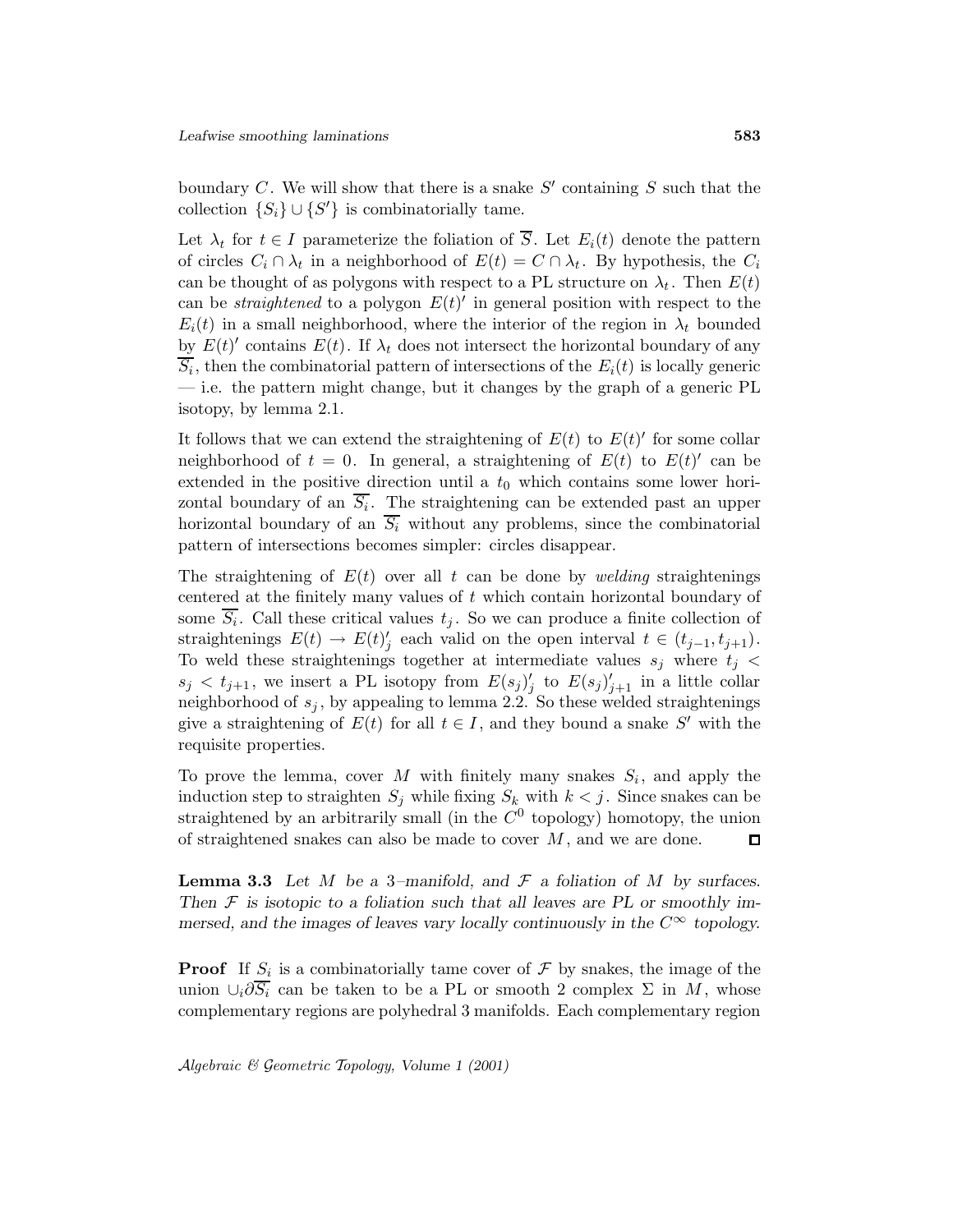is foliated as a product by  $\mathcal F$ . We can straighten  $\mathcal F$  cell–wise inductively on its intersection with the skeleta of  $\Sigma$ . First, we keep  $\mathcal{F} \cap \Sigma^1$  constant. Then the foliation of  $\mathcal{F} \cap (\Sigma^2 \backslash \Sigma^1)$  by lines can be straightened to be PL or smooth, and this straightened foliation extended in a PL or smooth manner over the product complementary regions in  $M - \Sigma$ . □

**Theorem 3.4** *Let* Λ *be a surface lamination in a* 3*–manifold* M *. Then* Λ *is isotopic to a lamination such that all leaves are PL or smoothly immersed, and the images of leaves vary locally continuously in the*  $C^{\infty}$  *topology.* 

**Proof** By the definition of a lamination, there is an open cover of  $\Lambda$  by balls  $B_i$  such that  $\Lambda \cap B_i$  is a product lamination, which can be extended to a product foliation. It is straightforward to produce an open submanifold N with  $\Lambda \subset N \subset M$  such that N can be foliated by a foliation F which contains  $\Lambda$  as a sublamination. Then the open manifold N can be given a PL or smooth structure in which  $\mathcal{F}$ , and hence  $\Lambda$ , is PL or smoothly immersed, by lemma 3.3. This PL or smooth structure can be extended compatibly over  $M-N$  by Moise's theorem.  $\Box$ 

**Corollary 3.5** *Let* Λ *be a surface lamination in a* 3*–manifold* M *. Then* Λ *admits a leafwise PL or smooth structure.*

In particular, such a lamination admits the structure of a Riemannian surface lamination. In Gabai's problem list [2], he lists theorem 3.4 as a "project". The corollary allows us to apply the technology of complex analysis and algebraic geometry to such laminations; in particular, the following theorems of Candel and Ghys from [1] and [3] apply:

**Theorem 3.6** (Candel) *Let* F *be an essential Riemann surface lamination of an atoroidal* 3*–manifold. Then there exists a continuously varying path metric* on  $\mathcal F$  for which the leaves of  $\mathcal F$  are locally isometric to  $\mathbb H^2$ .

**Theorem 3.7** (Ghys) *Let* F *be a taut foliation of a* 3*–manifold* M *with Riemann surface leaves. Then there is an embedding*  $e : M \to \mathbb{CP}^n$  *for some n which is leafwise holomorphic. That is,*  $e : \lambda \to \mathbb{CP}^n$  *is holomorphic for each leaf*  $\lambda$ *.*